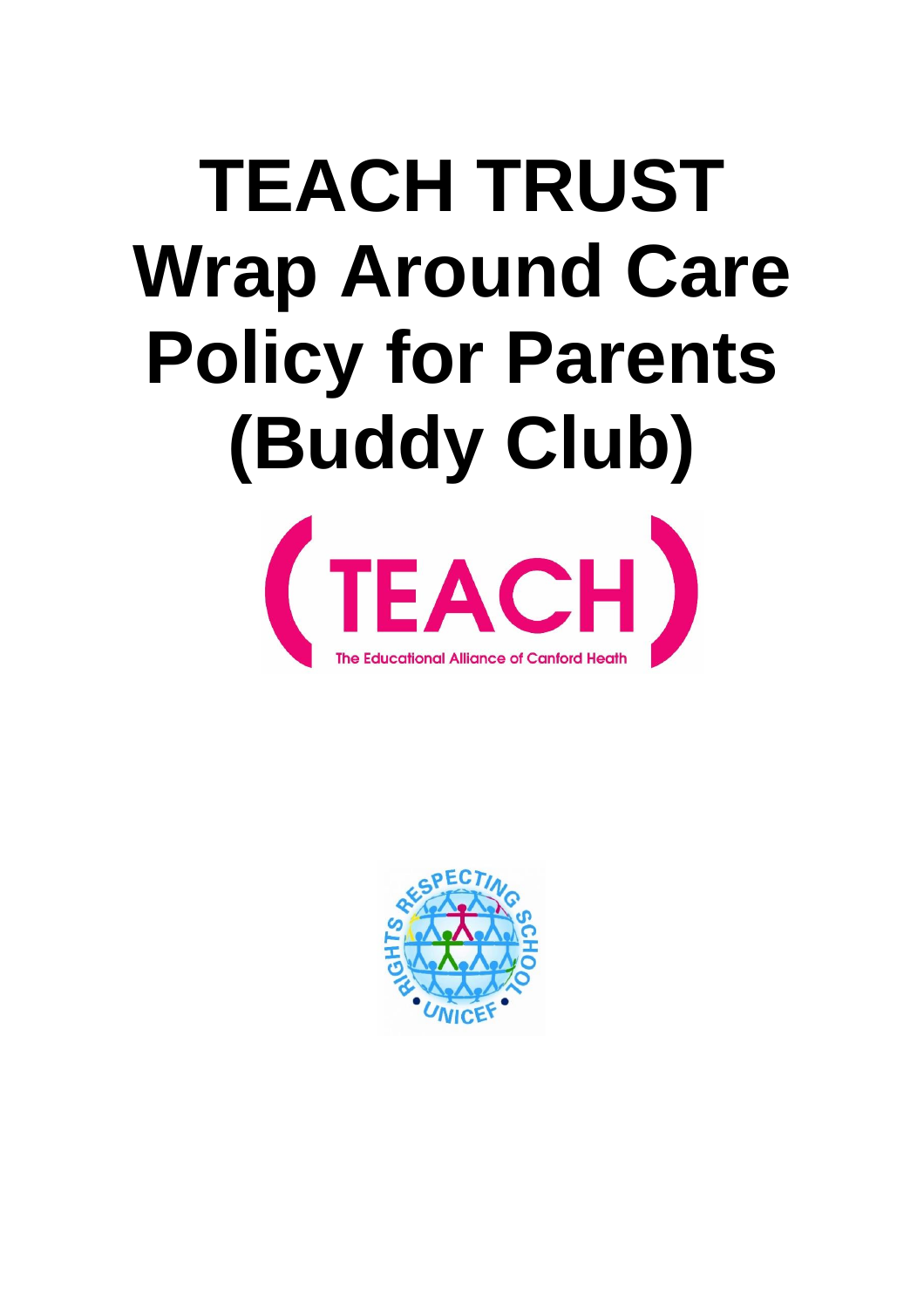## **After School Club (Buddy Club) Online Booking Policy for Parents/Carers**

#### **Statement of Intent**

Our vision is to promote the love of learning in order to maximise the life chances of every child in our Trust. Through nurturing, high expectations and skilled teaching, we will have a lasting and positive impact on our local and wider community.

Under the Equality Act 2010 and the Public Sector Equality which came into force in April 2011, the Trust has due regard, to the need to eliminate discrimination and other conduct, advance of opportunity and to foster good relations.

All our Trust schools are Gold Rights' Respecting schools. By becoming Rights' Respecting schools, we have adopted a coherent values framework which shapes the ethos and curriculum of the school. In our learning, teaching, action and word, we recognise and support the rights of all children, and celebrate diversity. This and our core values of trust, excellence, aspirations, collaboration and honesty underpin our educational provision. This enables us to improve self-esteem, enhance moral and academic development, improve relationships and behaviour, reduce prejudice, and develop global citizenship.

#### **Introduction**

A Wraparound Childcare service (Breakfast Club and Buddy Club) is provided at selected schools within our Trust, for both morning and after school sessions. These sessions are booked directly through Schoolcomms at www.schoolgateway.com.

#### **Registration, Payments and Bookings**

- A completed registration form and declaration form will be required for all children using the wrap around care service.
- All sessions will need to be paid for **in advance and in full** at the time of booking with the exception of Childcare Voucher and Government Tax Free Childcare scheme payments as these are administered in School Comms by the school.
- We **DO NOT** accept cash or cheque payments; all payments should be made online via School Comms (The school office will provide you with a log-in for this facility, if required).
- Payment can also be made via the *Government Tax Free Childcare Scheme* (subject to eligibility criteria). In order to use this method of payment, you will need to register with HMRC and set up a personal account. HMRC will then process your payment and pay the school directly. When paying via the Tax-Free Childcare scheme please can you email your child's name, school, payment reference code, amount paid and whether it is for our breakfast club or afterschool club provision to [buddyclub@teachpoole.com](mailto:buddyclub@teachpoole.com) to enable our finance team to credit your payment to your child's Schoolcomms account.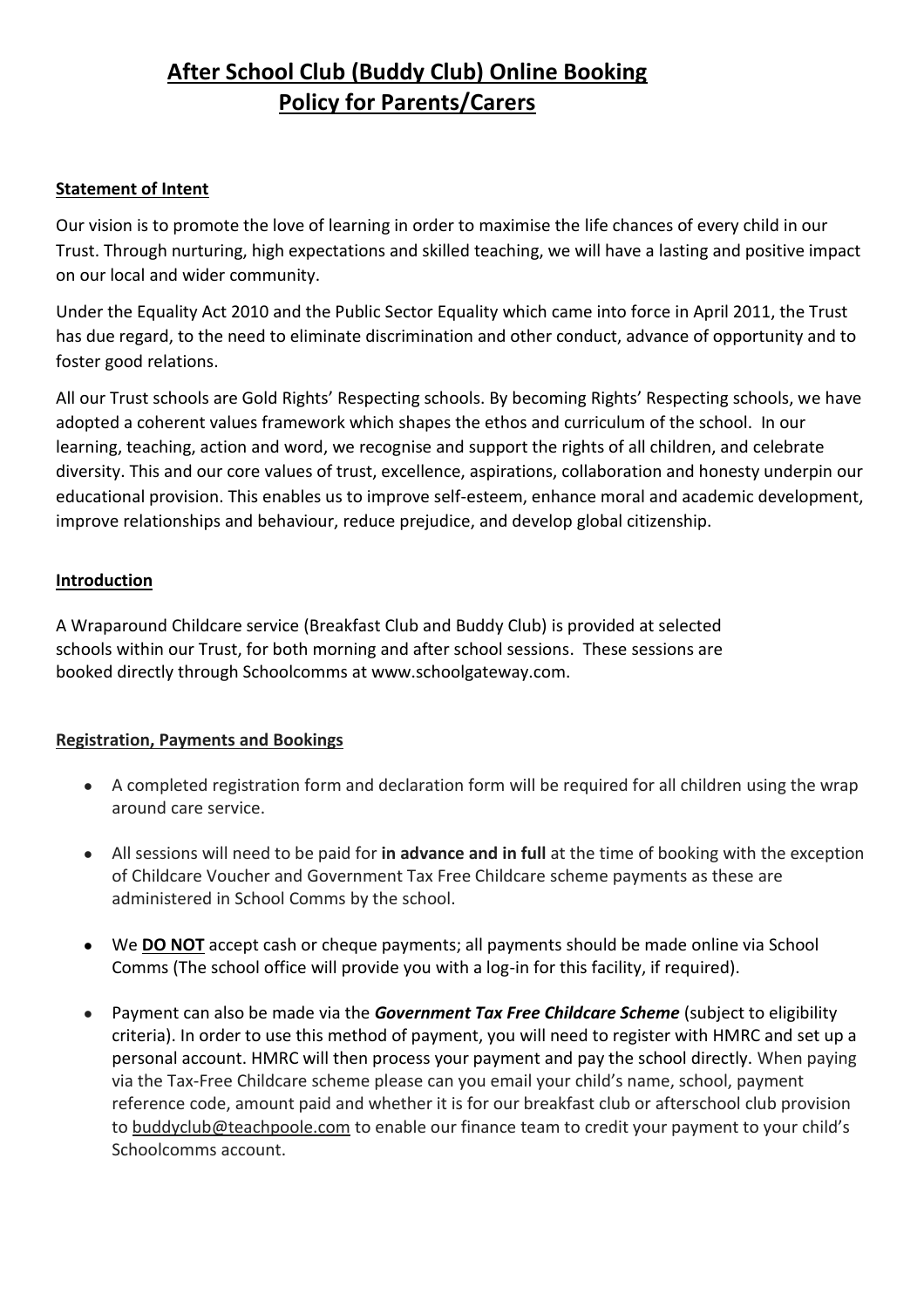• Payment can also be made using *Childcare Vouchers* through your employer. Registration numbers for your child's school are outlined in the table below. Once set up the childcare provider will pay the schools direct.

|                      | Ad Astra      | Canford Heath        | Haymoor       | Canford Heath |
|----------------------|---------------|----------------------|---------------|---------------|
|                      | Infant School | <b>Infant School</b> | Junior School | Junior School |
| <b>Kiddivouchers</b> | HaymoorJ      | CHIS                 | HaymoorJ      | <b>CHIS</b>   |
| Edenred              | P21113546     | P21113562            | P21113546     | P21113562     |
| Co-operative         | 85120514      | 85120514             | 85120514      | 85120514      |
| Care 4               | 11410713      | 18482070             | 11410713      | 18482070      |
| Sodexo               | 906720        | 906716               | 906726        | 906728        |
| Computershare        | 0024246793    | 0024246793           | 0024246793    | 0024246793    |

- If you are paying by Childcare Vouchers you will need to ensure that your account has a zero balance by the end of the academic year (July). This may require you to make an additional top up payment via your School Comms account if a voucher payment will not be received in time. Payments cannot roll over into the next academic year.
- Please allow 7 days from when you make the Childcare Voucher payment or the Tax-Free Childcare payment to allow enough time for the money to be paid into our bank account and for our finance team to credit your child's account before making a booking.
- Where possible please split your voucher payments into before and after school sessions, annotating in the reference field which session the payment relates to, along with your child(s) first and surname.

### **Terms and Conditions**

1. Buddy Club runs during term time only and is closed during holidays and "INSET" (training) days.

2. The Buddy Club Registration and Declaration Forms must be completed before a child can be accepted into Buddy club.

3. All spaces are subject to availability and will be allocated on a first come first served basis. Please note that spaces are limited.

4. Bookings are non-transferable and non-refundable. Payment will still be required for booked sessions even if your child does not attend e.g. sickness, goes on a play date, has a medical appointment etc. These **WILL NOT** be refunded.

5. Homework Club and Short Buddy Club finish at 4.30pm. If you are going to be unavoidably late, it is important that you contact us as soon as possible, so that arrangements can be put in place. We reserve the right to charge for a Full Buddy Club session if you are more than 10 minutes late to collect.

6. Full Buddy Club closes at 6pm. There is no facility for an extension to this time. If you are going to be unavoidably late, it is important that you contact us as soon as possible, so that arrangements can be put in place. We reserve the right to impose a late collection fee of 50 pence per minute in order to cover the additional costs of staff time for having to stay after their contracted hours. Persistent late collection will result in your space being cancelled.

7. There will be no refund/discount for early collection of your child at any one of the three clubs on offer.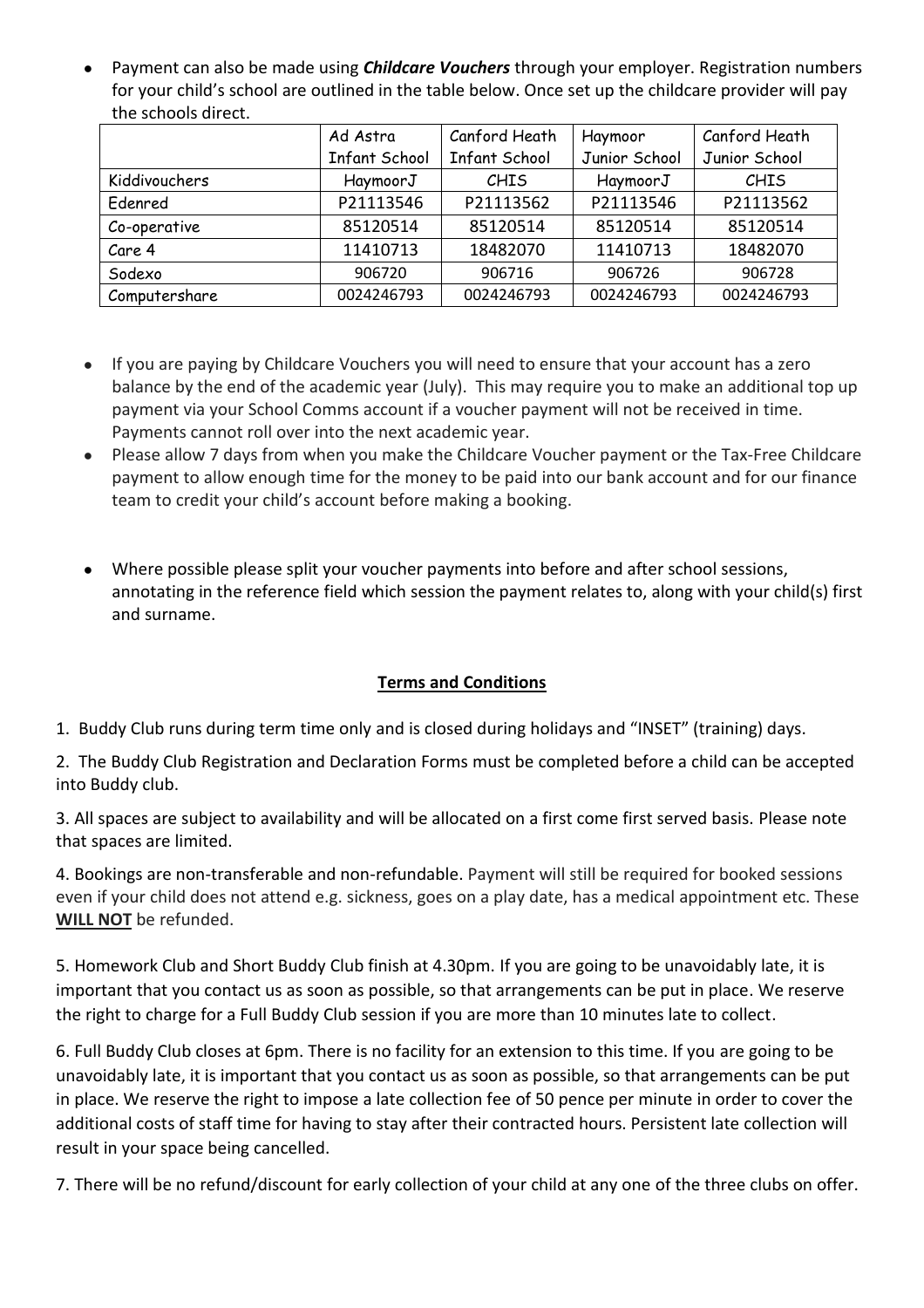8. Buddy Club fees will be reviewed annually. Sessions must be booked and paid for online, in advance, using the School Gateway system at **www.schoolgateway.com**, and will operate on a first come first served basis. Failed payments may result in the removal of specific payment facilities on your schoolcomms account and your space may be cancelled. For Apple and Android supported phones, a free App is available to download.

9. You will be able to cancel or amend your online bookings up to 3 days prior to the session taking place with no charge, **however please be advised** that the online booking system will 'lock' 3 days prior to the booking taking place to allow us to organise our staffing, resources and catering-requirements and you will not be able to amend or cancel the booked sessions after this timeframe. You will still be charged for these sessions. Requests to change or cancel confirmed bookings must be made in writing via email to **buddyclub@teachpoole.com**

10. During Full Buddy club, we will serve a light supper, which will be nutritious and filling, such as beans on toast, jacket potatoes, soup, pizza, pasta, and fresh fruit. Squash and water will also be provided. The menu will vary each day.

11. Contact details and medical/allergy information must be submitted to the Buddy Club leader before a child is able to attend, and kept up to date thereafter. Contact names and numbers must be valid for the time that your child is at Buddy Club.

12. Staff reserve the right to exclude children from the club if their behaviour is considered unsafe. Parents will be informed if a problem has arisen.

13. We reserve the right to withdraw any booking made if a parent or a pupil is repeatedly not adhering to the school values, rules and policies.

14. No child is to attend Buddy Club without a prior booking being made. In the event of an emergency, you will need to contact Buddy Club directly to check availability and make payment on the same day, if available.

15. Early Years children will not be able to join Buddy Club until after the first half term of the Autumn term. This is in order to allow them time to settle into their new school before an extended day.

#### **Wraparound Care Policy**

#### **Equality Impact Assessment**

| Question                                 | Response               |             |
|------------------------------------------|------------------------|-------------|
| Which relevant groups and                |                        | Please tick |
| stakeholders have been consulted with in | Pupils                 |             |
| relation to this policy?                 | <b>Trustees</b>        |             |
|                                          | Staff                  |             |
|                                          | Parents/Carers         |             |
|                                          | Local Authority        |             |
|                                          | <b>Trade Unions</b>    |             |
|                                          | Other Advisors (give   |             |
|                                          | details)               |             |
| What are the arrangements for            | Termly                 |             |
| monitoring and reviewing the actual      | Annually               |             |
| impact of the policy?                    | When applied           |             |
|                                          | If legislation changes |             |
|                                          | If a formal complaint  |             |